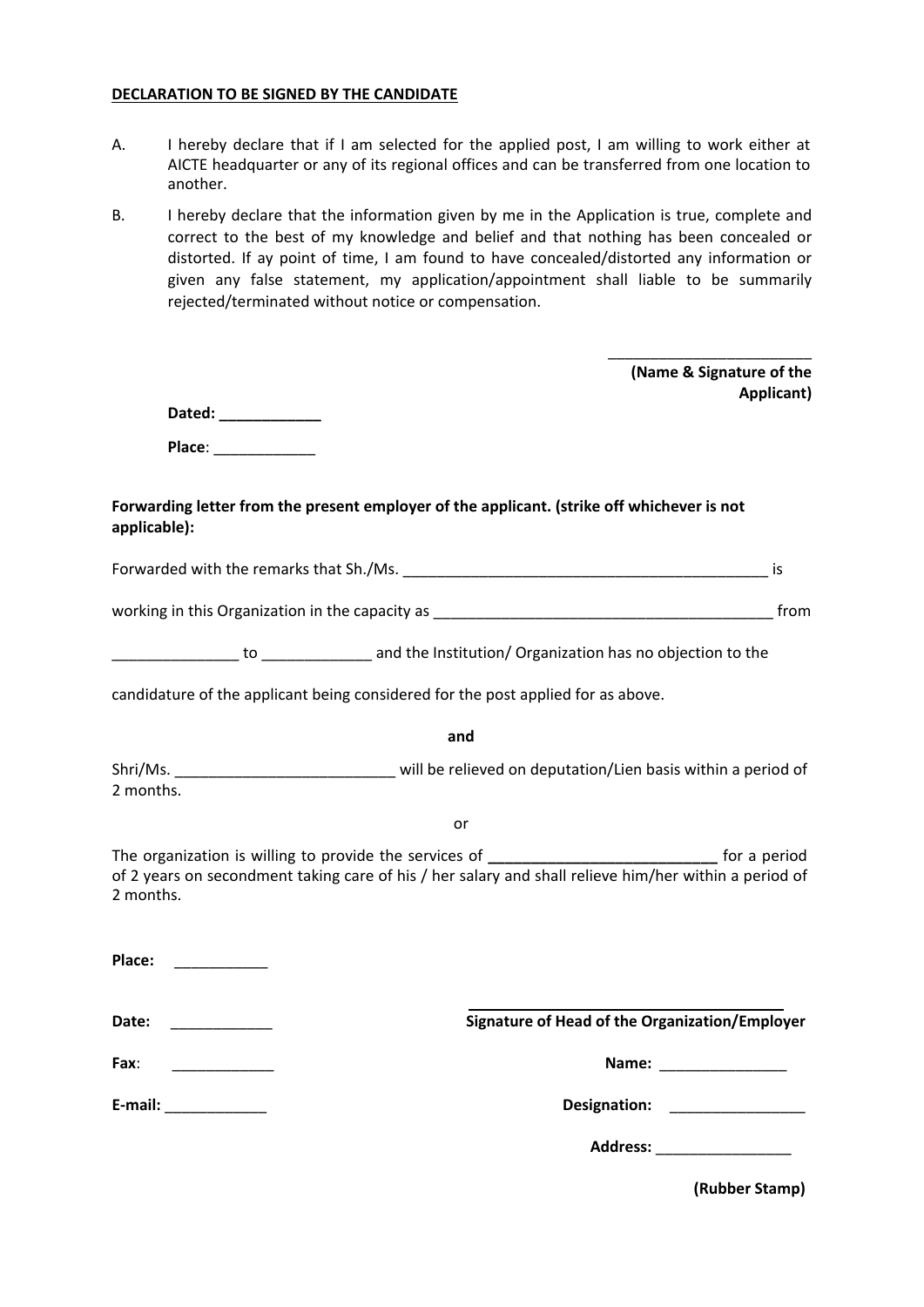## **VIGILANCE CLEARANCE CERTIFICATE AND INTEGRITY CERTIFICATE**

|  |  | regular/temporary/ contract basis in our Organization/Department/Institute |  |  |  |  |  |  |
|--|--|----------------------------------------------------------------------------|--|--|--|--|--|--|
|  |  |                                                                            |  |  |  |  |  |  |

It is further certified that no vigilance / disciplinary case and departmental enquiry is either pending or contemplated against him / her. The integrity of the officer is also certified.

# **Signature of employer with office stamp**

**Dated: \_\_\_\_\_\_\_\_\_\_\_\_\_\_\_** 

**Place: \_\_\_\_\_\_\_\_\_\_\_\_\_\_\_**